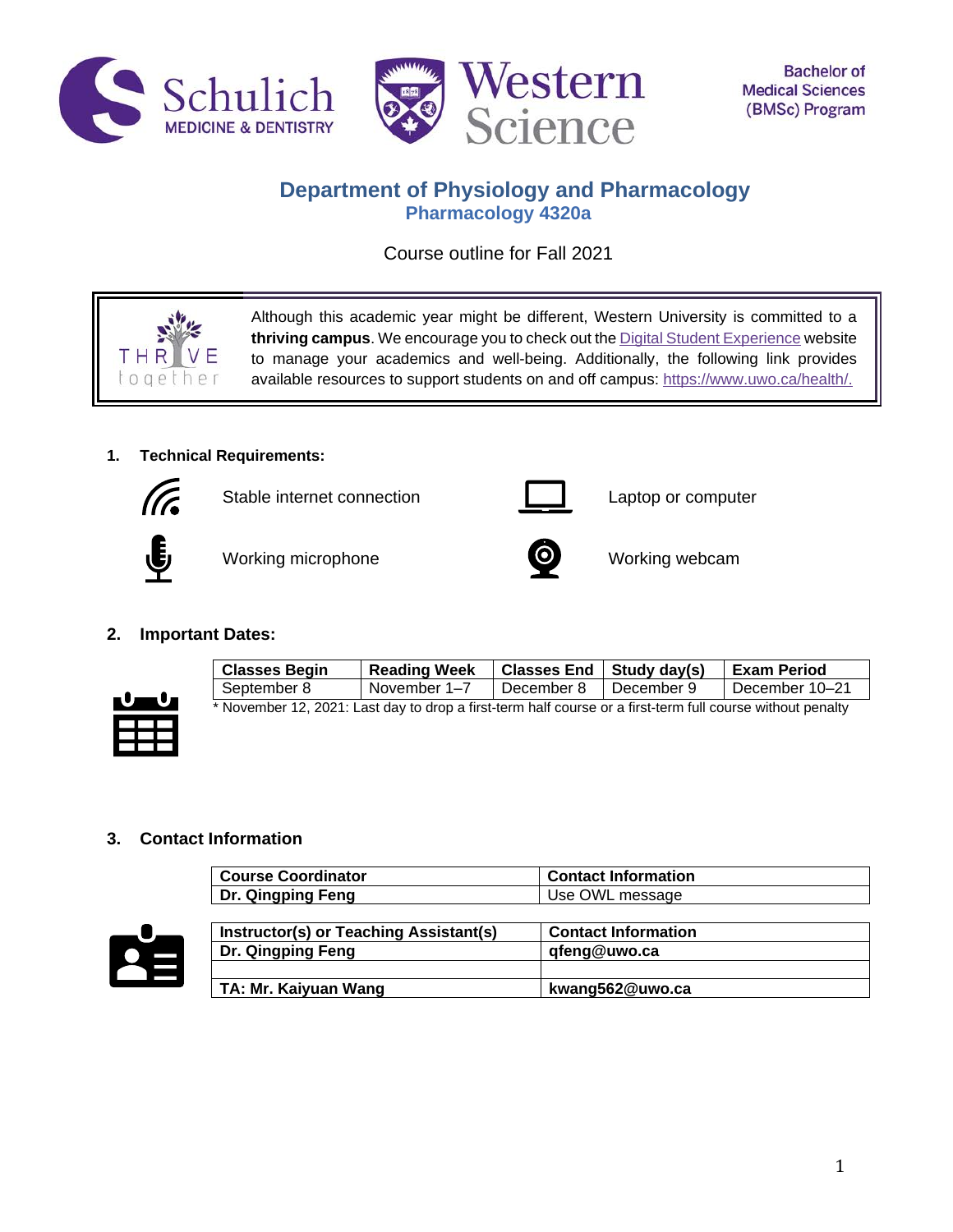# **4. Course Description and Design**

## **Delivery Mode:** in-person

The course is designed to teach students the principles of cardiovascular pharmacology and therapeutics. We will focus on the underlying mechanistic bases of cardiovascular diseases including ischemic heart disease and heart failure, especially at the cellular and molecular levels, and examine how these relate to therapeutic interventions. Throughout the course, mechanisms, either of disease processes or drug actions are stressed. In addition, recent and late-breaking developments in the understanding and treatment of cardiovascular disease represent important components of the course.

# **Requisites**:

Prerequisite(s): Pharmacology 3620 and either Physiology and Pharmacology 3000E or the former Pharmacology 3580Z; or Physiology 3120; or Pharmacology 3620 and registration in Year 4 of a module in Pathology.

**Senate regulation regarding the student's responsibility regarding requisites:**

Unless you have either the requisites for this course or written special permission from your Dean to enroll in it, you may be removed from this course and it will be deleted from your record. This decision may not be appealed. You will receive no adjustment to your fees in the event that you are dropped from a course for failing to have the necessary prerequisites.



# **Timetabled Sessions**

| <b>Component</b> | Date(s) | Time          | <b>Room</b>    |
|------------------|---------|---------------|----------------|
| Lectures         | ⊺uesdav | 9:30-11:30 AM | <b>MSB 282</b> |

- $\triangledown$  Attendance at sessions is required
- $\triangledown$  Missed work should be completed within 24 hours
- $\Box$  A recording will be provided of the sessions

NOTE: In the event of a COVID-19 resurgence during the course that necessitates moving away from face-to-face interaction, remaining course content will be delivered entirely online, either synchronously (i.e., at times indicated in the timetable) or asynchronously (e.g., posted on OWL for students to view at their convenience). The grading scheme will not change. Any remaining assessments will also be conducted online at the discretion of the instructor

All course material will be posted to OWL: http://owl.uwo.ca. Any changes will be indicated on the OWL site and discussed with the class.

If students need assistance, they can seek support on the [OWL Help page.](https://owlhelp.uwo.ca/students/index.html) Alternatively, they can contact the [Western Technology Services Helpdesk.](https://wts.uwo.ca/helpdesk/) They can be contacted by phone at 519- 661-3800 or ext. 83800.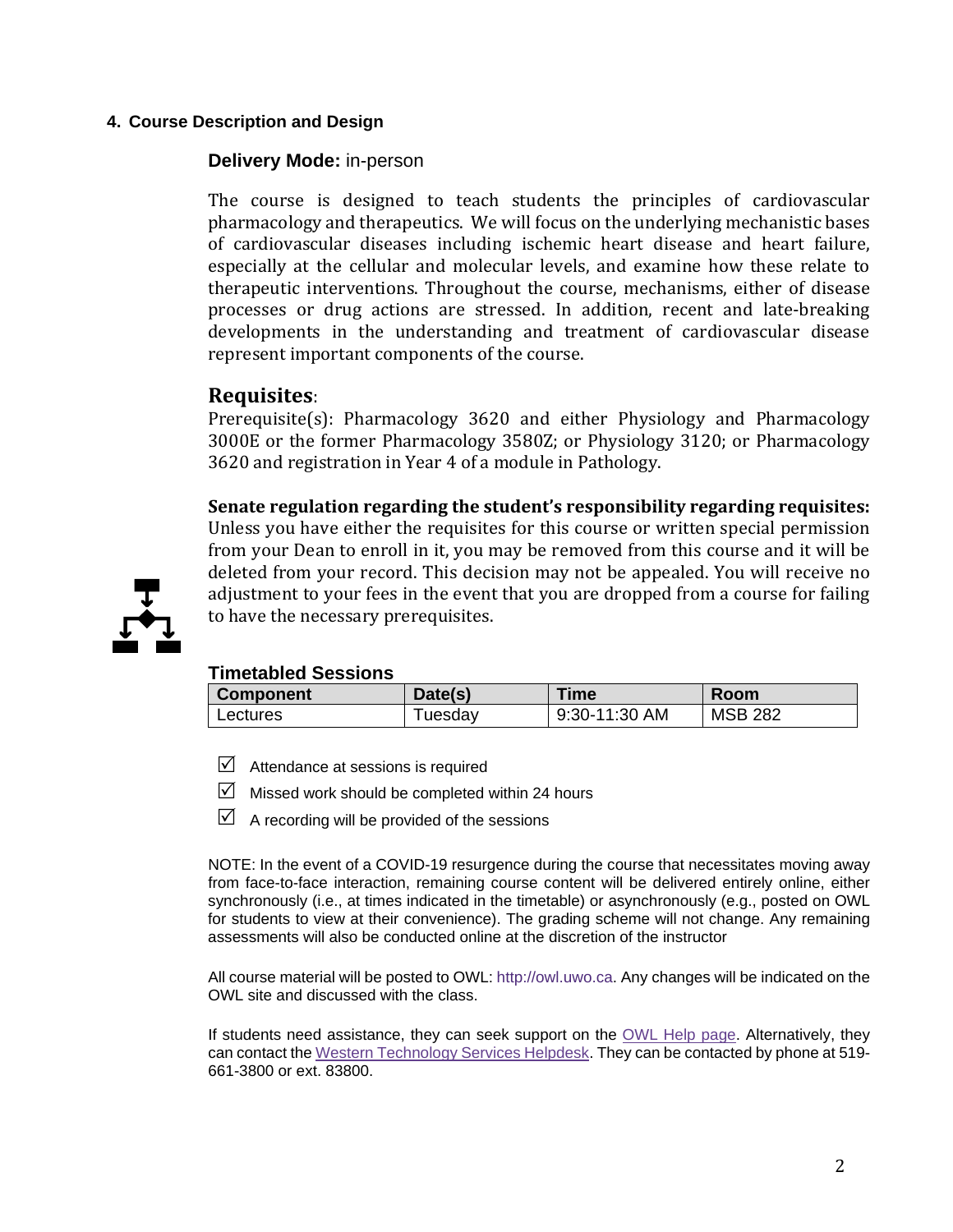[Google Chrome](https://www.google.ca/chrome/?brand=CHBD&gclid=CjwKCAjwxLH3BRApEiwAqX9arfg8JaH6fWGASk9bHTkfW_dyBir93A1-TliP-7u1Kguf-WZsoGAPhBoC9NYQAvD_BwE&gclsrc=aw.ds) or [Mozilla Firefox](https://www.mozilla.org/en-CA/) are the preferred browsers to optimally use OWL; update your browsers frequently. Students interested in evaluating their internet speed, please click [here.](https://www.google.com/search?q=internet+speed+test+google&rlz=1C5CHFA_enCA702CA702&oq=internet+speed+test+google&aqs=chrome..69i57j0l7.3608j0j4&sourceid=chrome&ie=UTF-8)

# **5. Learning Outcomes**

Upon successful completion of this course, students will be able to:

- To define the principles of drugs for the treatment of cardiovascular disease
- To explain cellular and molecular mechanisms of cardiovascular disease in relation to pharmacological treatments
- To assess and critique studies on the effects and mechanisms of cardiovascular drugs

# **6. Course Content and Schedule**

## **2021 SCHEDULE**

**INSTRUCTOR: DR.QINGPING FENG**



| <b>SEPT 14</b>    | Introduction, regulation of cardiovascular function, sites of drug                                                                                                                                                                                                                                                                                                                                                                                                                                     |
|-------------------|--------------------------------------------------------------------------------------------------------------------------------------------------------------------------------------------------------------------------------------------------------------------------------------------------------------------------------------------------------------------------------------------------------------------------------------------------------------------------------------------------------|
|                   | action in the cardiovascular system                                                                                                                                                                                                                                                                                                                                                                                                                                                                    |
| WEEK <sub>1</sub> | The purpose of this session is to provide an overview on the cardiovascular<br>system. Topics to be covered will include the regulation of cardiovascular<br>function by adrenergic, cholinergic, and renin-angiotensin systems. Major<br>drug targets in the cardiovascular system will be reviewed.                                                                                                                                                                                                  |
| <b>SEPT 21</b>    | Regulation of cardiovascular function by nitric oxide                                                                                                                                                                                                                                                                                                                                                                                                                                                  |
| WEEK <sub>2</sub> | This session will focus on the role of nitric oxide as an important signalling<br>molecule in the regulation of cardiovascular function. Topics to be<br>discussed include the basic concept of nitric oxide pathway, the regulation<br>of nitric oxide production, and effects of nitric oxide on cardiovascular<br>function during normal physiological conditions and heart failure. This<br>session will help to understand the pharmacological actions of NO donors<br>in cardiovascular disease. |
|                   | <b>Paper to Discuss:</b><br>Kolijn, et al. Enhanced cardiomyocyte function in hypertensive rats with<br>diastolic dysfunction and human heart failure patients after acute<br>treatment with soluble guanylyl cyclase (SGC) activator. Frontiers in<br>Physiology 2020;11: 345. https://doi.org/10.3389/fphys.2020.00345                                                                                                                                                                               |
| <b>SEPT 28</b>    | Cardiomyocyte death and heart disease                                                                                                                                                                                                                                                                                                                                                                                                                                                                  |
| WEEK <sub>3</sub> | Loss of cardiomyocyte occurs in the heart during all stages of myocardial<br>infarction. Necrosis, apoptosis and autophagy may contribute to<br>cardiomyocyte death during the acute ischemic stage, as well as for a                                                                                                                                                                                                                                                                                  |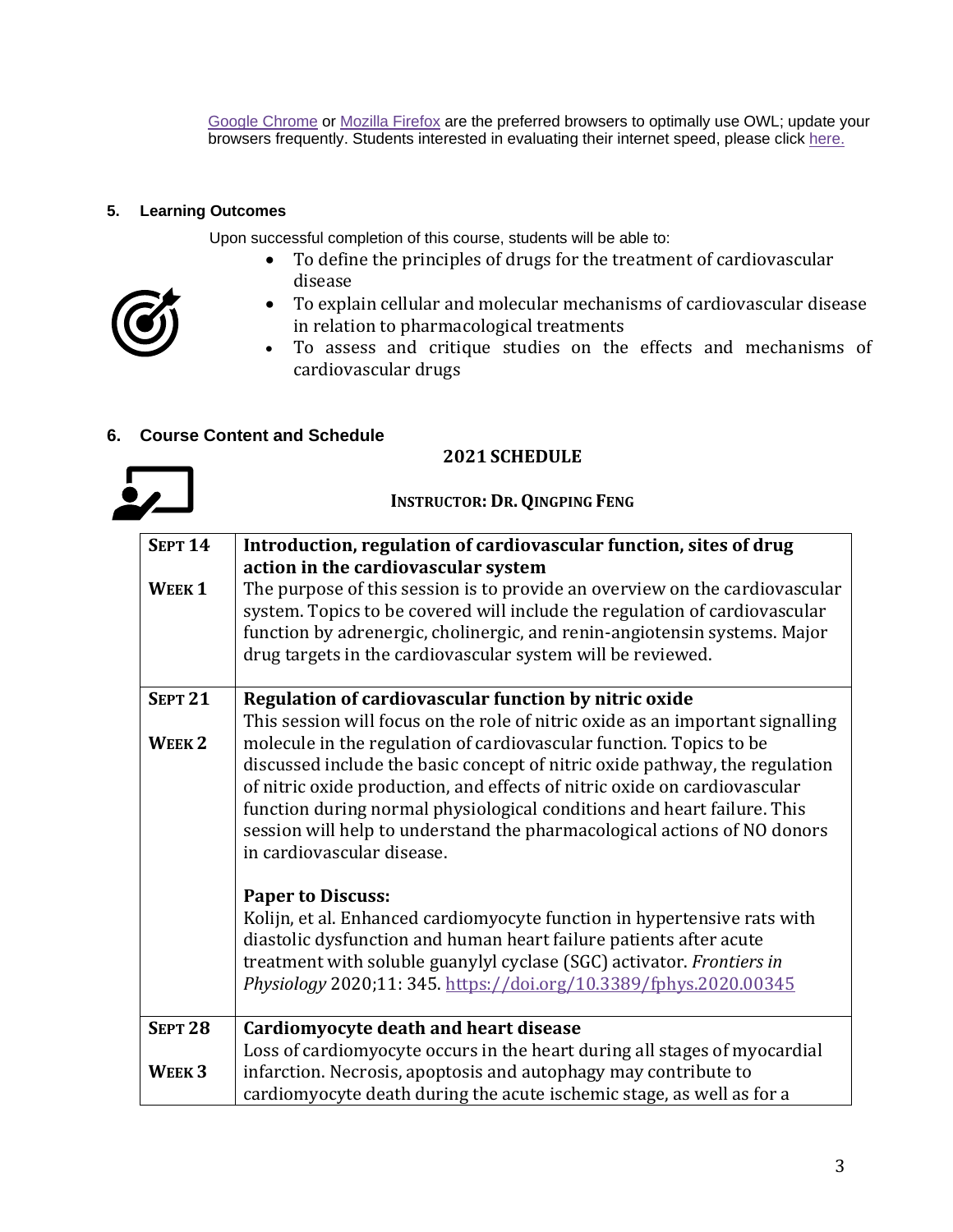| <b>Ост 19</b>                      | <b>MIDTERM EXAM</b>                                                                                                                                                                                                                                                                                                                                                                                                                                                                                                                                                                                                                                |
|------------------------------------|----------------------------------------------------------------------------------------------------------------------------------------------------------------------------------------------------------------------------------------------------------------------------------------------------------------------------------------------------------------------------------------------------------------------------------------------------------------------------------------------------------------------------------------------------------------------------------------------------------------------------------------------------|
|                                    | <b>Paper to Discuss:</b><br>Rainbow RD, et al. Small-molecule G protein-coupled receptor kinase<br>inhibitors attenuate G protein-coupled receptor kinase 2-mediated<br>desensitization of vasoconstrictor-induced arterial contractions. Molecular<br>Pharmacology 2018;94 (3): 1079-91.<br>https://doi.org/10.1124/mol.118.112524                                                                                                                                                                                                                                                                                                                |
| <b>OCT 12</b><br>WEEK <sub>5</sub> | Regulation of the cardiovascular system by G protein-mediated signal<br>transduction<br>This session will review the mechanics of G protein-mediated signal<br>transduction and provide an overview of how the heart and vasculature<br>are regulated by GPCRs that are activated in response to a wide variety of<br>hormones, neurotransmitters, paracrine factors and autocrine factors. In<br>addition there will be an overview of cardiovascular drugs that produce<br>their effects via GPCRs.                                                                                                                                              |
|                                    | <b>Paper to Discuss:</b><br>Johnson TK, et al. Exosomes derived from induced vascular progenitor cells<br>promote angiogenesis in vitro and in an in vivo rat hindlimb ischemia<br>model. American Journal of Physiology: Heart and Circulatory Physiology<br>2019;317(4): H765-76. https://doi.org/10.1152/ajpheart.00247.2019                                                                                                                                                                                                                                                                                                                    |
| <b>Ост 5</b><br>WEEK4              | Angiogenesis, a potential treatment for heart disease<br>Coronary angiogenesis and collateral growth are chronic adaptations to<br>myocardial ischemia, which are aimed at restoring coronary blood flow<br>and salvaging myocardium in an ischemic region. Although there is as of<br>yet no consensus about the mechanisms and causal factors for these<br>coronary adaptations to ischemia, recent evidence strongly suggests that a<br>balance between growth factors and growth inhibitors is critical. This<br>session will discuss the mechanisms of angiogenesis and its recent<br>development in the treatment of ischemic heart disease. |
|                                    | <b>Paper to Discuss:</b><br>Amgalan D, et al. A small-molecule allosteric inhibitor of BAX protects<br>against doxorubicin-induced cardiomyopathy. Nature Cancer 2020; 1(3):<br>315-28. https://doi.org/10.1038/s43018-020-0039-1                                                                                                                                                                                                                                                                                                                                                                                                                  |
|                                    | progressive loss of surviving cells during the subacute and chronic stages.<br>This session will discuss current understanding of the role of myocardial<br>apoptosis and autophagy in myocardial infarction and development of<br>heart failure, and the possibility of therapeutic anti-apoptotic<br>interventions.                                                                                                                                                                                                                                                                                                                              |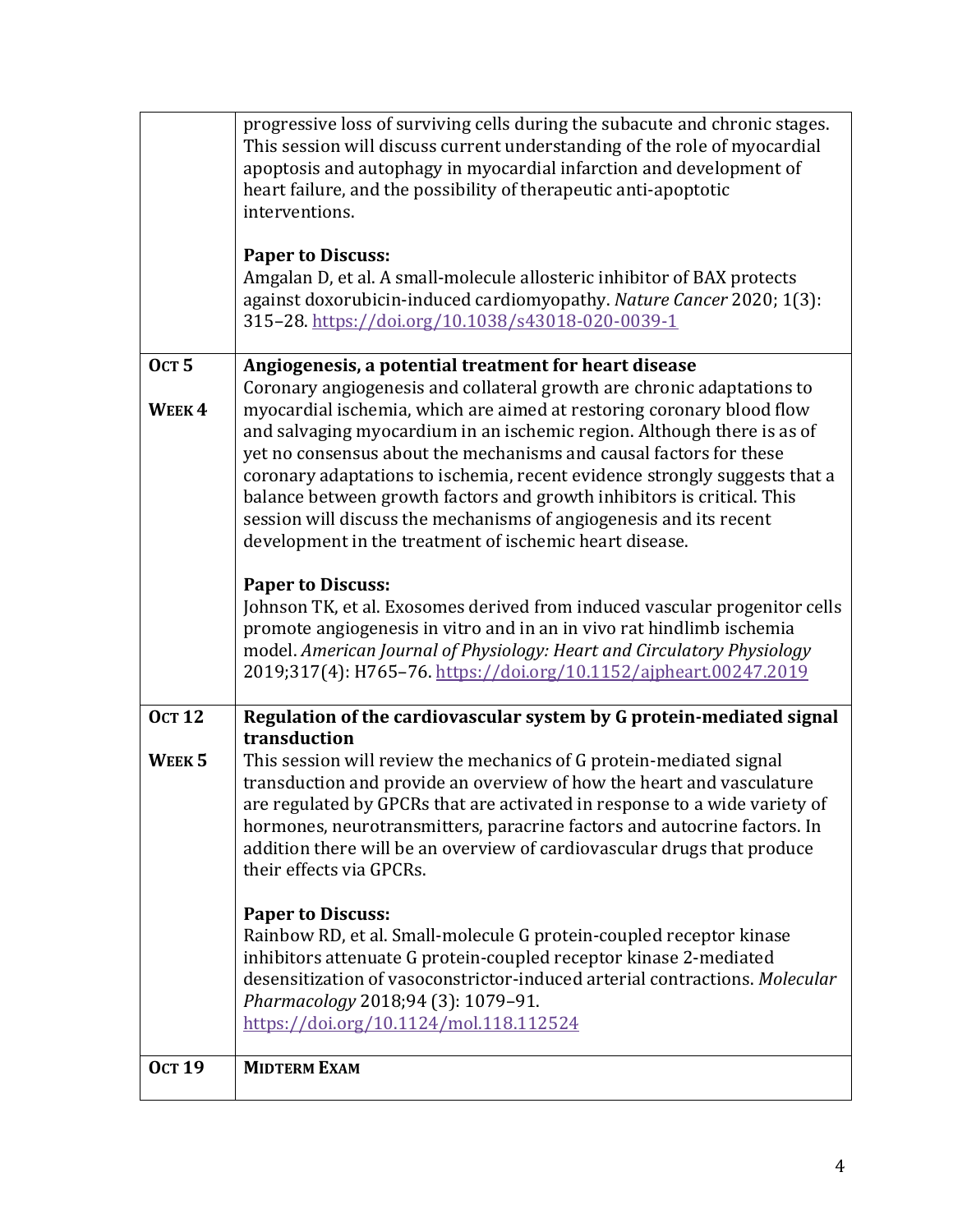| WEEK <sub>6</sub>                  |                                                                                                                                                                                                                                                                                                                                                                                                                                                                                            |
|------------------------------------|--------------------------------------------------------------------------------------------------------------------------------------------------------------------------------------------------------------------------------------------------------------------------------------------------------------------------------------------------------------------------------------------------------------------------------------------------------------------------------------------|
| <b>Ост 26</b><br>WEEK <sub>7</sub> | Drugs for treatment of hypertension<br>In this session the mechanisms of actions of drugs used in the treatment of<br>hypertension will be discussed. With particular focus on the different<br>classes of anti-hypertensive agents currently utilized in the treatment of<br>hypertension.                                                                                                                                                                                                |
|                                    | <b>Paper to Discuss:</b><br>Pang X, et al. Novel therapeutic role for dipeptidyl peptidase iii in the<br>treatment of hypertension. Hypertension 2016;68 (3): 630-41.<br>https://doi.org/10.1161/HYPERTENSIONAHA.116.07357                                                                                                                                                                                                                                                                 |
| Nov <sub>2</sub>                   | <b>Reading Week (NO Class)</b>                                                                                                                                                                                                                                                                                                                                                                                                                                                             |
| WEEK <sub>8</sub>                  |                                                                                                                                                                                                                                                                                                                                                                                                                                                                                            |
| Nov <sub>9</sub>                   | Diuretics for treatment of cardiovascular disease                                                                                                                                                                                                                                                                                                                                                                                                                                          |
| WEEK <sub>9</sub>                  | Diuretics are drugs that are used to regulate volume and/or composition of<br>body fluids in clinical conditions including hypertension and heart failure.<br>This lecture will briefly introduce renal anatomy and physiology, which are<br>relevant to diuretic pharmacology. The session will focus on categories of<br>diuretics, mechanism of action, site of action, effects on urinary<br>composition and their applications in the treatment of hypertension and<br>heart failure. |
|                                    | <b>Paper to Discuss:</b><br>Lax A, et al. Mineralocorticoid receptor antagonists modulate galectin-3<br>and interleukin-33/ST2 signaling in left ventricular systolic dysfunction<br>after acute myocardial infarction. Journal of American College Cardiology:<br>Heart Failure. 2015;3:50-58. https://doi.org/10.1016/j.jchf.2014.07.015                                                                                                                                                 |
| <b>Nov 16</b>                      | Coronary heart disease and antianginal agents<br>Pathophysiology of coronary heart disease with particular reference to                                                                                                                                                                                                                                                                                                                                                                    |
| <b>WEEK10</b>                      | Angina Pectoris and treatment strategies will be discussed. The session<br>will focus on the mechanisms of action of drugs used for treatment of<br>angina. Three families of drugs will be discussed, which include organic<br>nitrates, beta blockers and calcium channel blockers.                                                                                                                                                                                                      |
|                                    | <b>Paper to Discuss:</b><br>Kinjo T, et al. Enhanced P122RhoGAP/DLC-1 expression can be a cause of<br>coronary spasm. PloS One 2015;10 (12): e0143884.<br>https://doi.org/10.1371/journal.pone.0143884                                                                                                                                                                                                                                                                                     |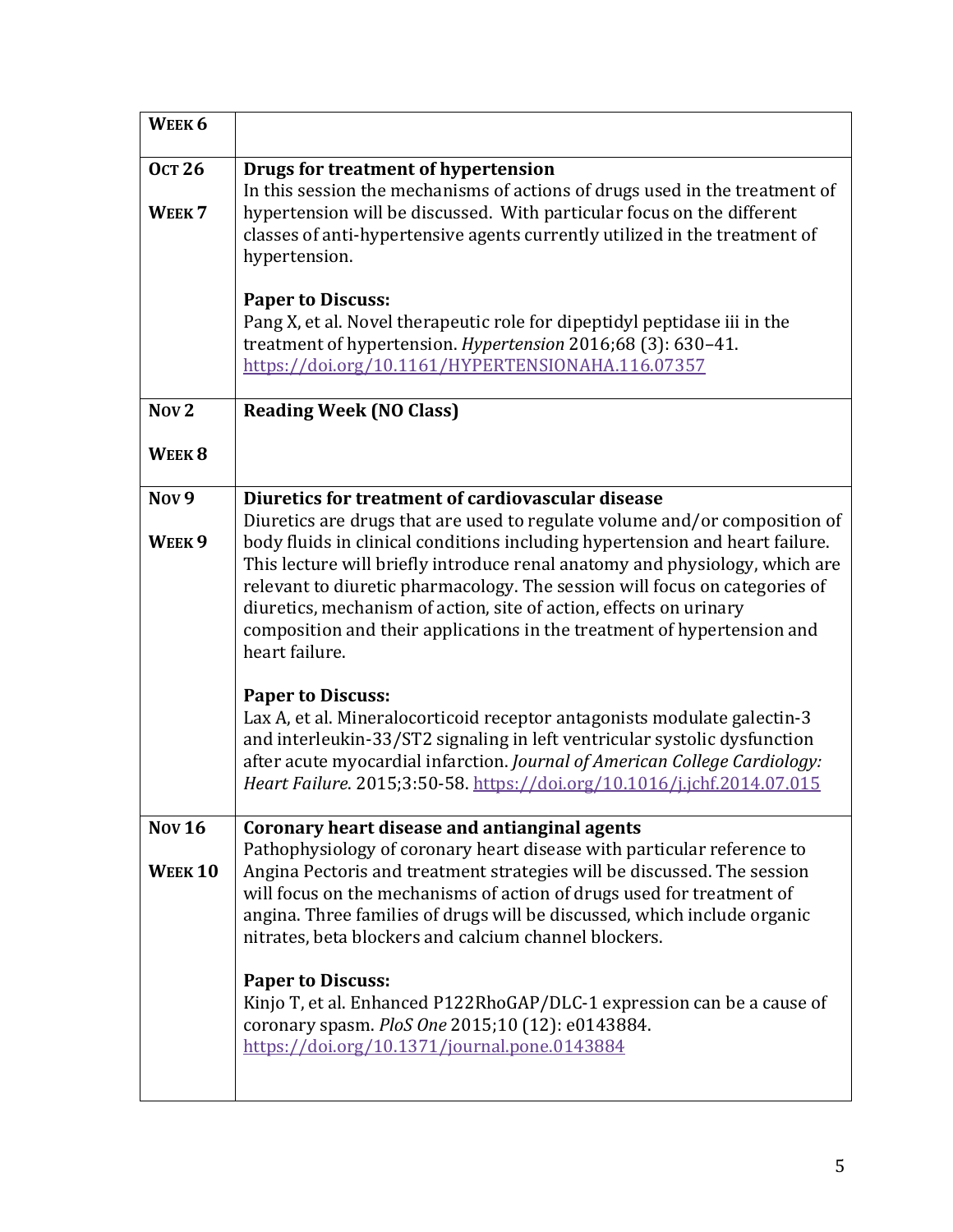| <b>Nov 23</b>                     | Drugs for treatment of hyperlipidemia                                                                                                                                                                                                                                                                                                                                                                                                                                                                                                                                                                                                                                                                                                                                                                                  |
|-----------------------------------|------------------------------------------------------------------------------------------------------------------------------------------------------------------------------------------------------------------------------------------------------------------------------------------------------------------------------------------------------------------------------------------------------------------------------------------------------------------------------------------------------------------------------------------------------------------------------------------------------------------------------------------------------------------------------------------------------------------------------------------------------------------------------------------------------------------------|
| WEEK <sub>11</sub>                | In this session the mechanisms of action of drugs used in the treatment of<br>hyperlipidemia will be discussed. With particular focus on the<br>pharmacology of the different classes of lipid-lowering drugs currently<br>used in the treatment of hyperlipidemia.                                                                                                                                                                                                                                                                                                                                                                                                                                                                                                                                                    |
|                                   | <b>Paper to Discuss:</b><br>Lorza-Gil E, et al. Diabetogenic effect of pravastatin is associated with<br>insulin resistance and myotoxicity in hypercholesterolemic mice. Journal of<br>Translational Medicine 2019;17 (1): 285.<br>https://doi.org/10.1186/s12967-019-2045-6                                                                                                                                                                                                                                                                                                                                                                                                                                                                                                                                          |
| <b>Nov 30</b>                     | Drugs for treatment of arrhythmias                                                                                                                                                                                                                                                                                                                                                                                                                                                                                                                                                                                                                                                                                                                                                                                     |
| <b>WEEK12</b>                     | For the majority of patients with cardiovascular risk, mortality and<br>morbidity is due to cardiac arrhythmia. Arrhythmia is due to impulse<br>initiation, impulse propagation or a combination. For many arrhythmias,<br>pharmacological therapy is a first-line approach to treatment. This session<br>will explore the bases of arrhythmia, the classification of antiarrhythmic<br>agents and their potential therapeutic as well as the risk of potential pro-<br>arrhythmic actions.                                                                                                                                                                                                                                                                                                                            |
|                                   | <b>Paper to Discuss:</b><br>Dybkova N, et al. Differential regulation of sodium channels as a novel<br>proarrhythmic mechanism in the human failing heart. Cardiovascular<br>Research 2018;114:1728-1737. https://doi.org/10.1093/cvr/cvy152                                                                                                                                                                                                                                                                                                                                                                                                                                                                                                                                                                           |
| DEC <sub>7</sub><br><b>WEEK13</b> | <b>Cardiac hypertrophy and heart failure</b><br>Cardiac hypertrophy is an adaptive response to myocardial injury and<br>constitutes an important component of myocardial remodelling which<br>eventually results in heart failure. The underlying mechanism of<br>remodelling, and particularly hypertrophy of the cardiac cell represents an<br>important component which will be discussed during this session.<br>Particular emphasis will be placed on understanding some of the key cell<br>signalling events which participate in the hypertrophy program and how<br>understanding these events could lead to the development of better<br>therapeutic strategies for treating heart failure. Pharmacological agents for<br>the treatment for heart failure and their mechanisms of action will be<br>presented. |
|                                   | <b>Paper to Discuss:</b><br>Pabel S, et al. Empagliflozin directly improves diastolic function in human<br>heart failure. European Journal of Heart Failure 2018;20 (12): 1690-1700.<br>https://doi.org/10.1002/ejhf.1328                                                                                                                                                                                                                                                                                                                                                                                                                                                                                                                                                                                              |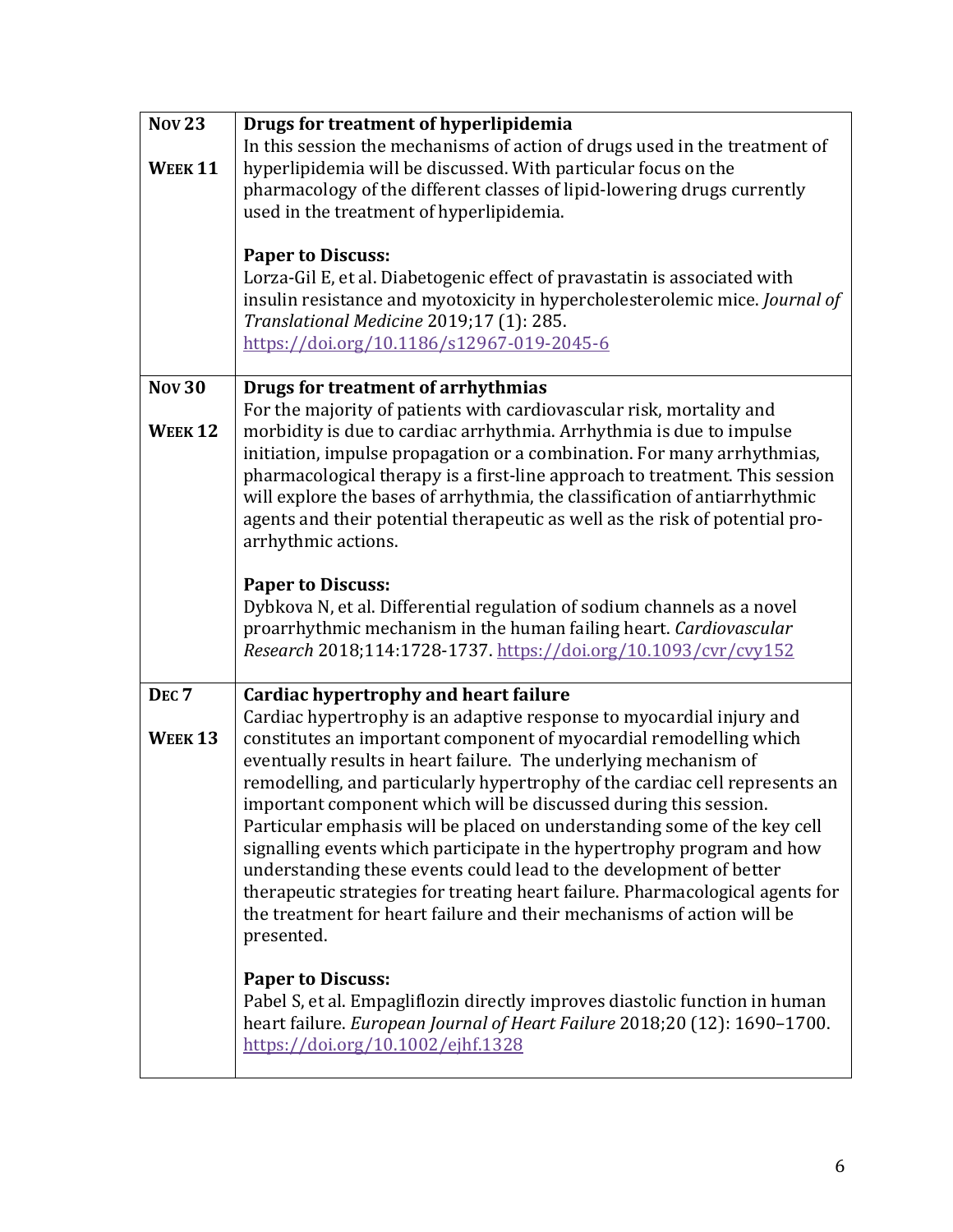# **7. Participation and Engagement**



- $\triangledown$  Students are expected to participate and engage with content as much as possible
- $\boxtimes$  Students can participate during in-person sessions
- $\boxtimes$  Students can also participate by interacting in the forums with their peers and instructors

## **8. Evaluation**

Below is the evaluation breakdown for the course. Any deviations will be communicated.

| <b>Assessment</b> | Format                                              | Weighting | Due Date                  |
|-------------------|-----------------------------------------------------|-----------|---------------------------|
| Midterm           | Short answer and essay                              | 35%       | Oct. 19, 2021             |
| Final exam        | Short answer and essay                              | 50%       | TBA                       |
| Paper critique    | Oral presentation                                   | 10%       | See presentation schedule |
| Participation     | Asking questions on papers<br>presented by students | 5%        | All in-person sessions    |

- $\boxtimes$  All assignments are due at 11:55 pm EST unless otherwise specified
- $\triangledown$  Written assignments will be submitted to Turnitin (statement in policies below)
- $\boxtimes$  Students will have unlimited submissions to Turnitin
- $\triangledown$  Rubrics will be used to evaluate assessments and will be posted with the instructions
- $\mathbb N$  A student may not receive the same grade as their group members if it is determined that the distribution of work was not equal
- $\triangledown$  After an assessment is returned, students should wait 24 hours to digest feedback before contacting their evaluator; to ensure a timely response, reach out within 7 days

Click [here](https://www.westerncalendar.uwo.ca/PolicyPages.cfm?Command=showCategory&PolicyCategoryID=5&SelectedCalendar=Live&ArchiveID=#SubHeading_73) for a detailed and comprehensive set of policies and regulations concerning examinations and grading. The table below outlines the University-wide grade descriptors.

| A+           | $90 - 100$ | One could scarcely expect better from a student at this level   |
|--------------|------------|-----------------------------------------------------------------|
| A            | 80-89      | Superior work which is clearly above average                    |
| B.           | 70-79      | Good work, meeting all requirements, and eminently satisfactory |
| $\mathbf{C}$ | 60-69      | Competent work, meeting requirements                            |
| D            | $50 - 59$  | Fair work, minimally acceptable                                 |
|              | below 50   | Fail                                                            |

### **Information about late or missed evaluations:**

- $\boxtimes$  Late assessments without self-reported absences or accommodation will be subject to a late penalty 10%/day.
- $\triangledown$  Late assessments with self-reported absences or accommodation should be submitted within 24 hours of the end of the self-report or accommodation (e.g., due Fri 11:55 pm; self-report covers Fri/Sat; new deadline is Sun by 11:55 pm OR 24 hours after the end of the accommodation period).
- $\Box$  An assessment cannot be submitted after it has been returned to the class.
- $\Box$  One make-up test will be offered.
- If a make-up assessment is missed with documentation, the student will receive an INC and complete the task the next time the course is offered.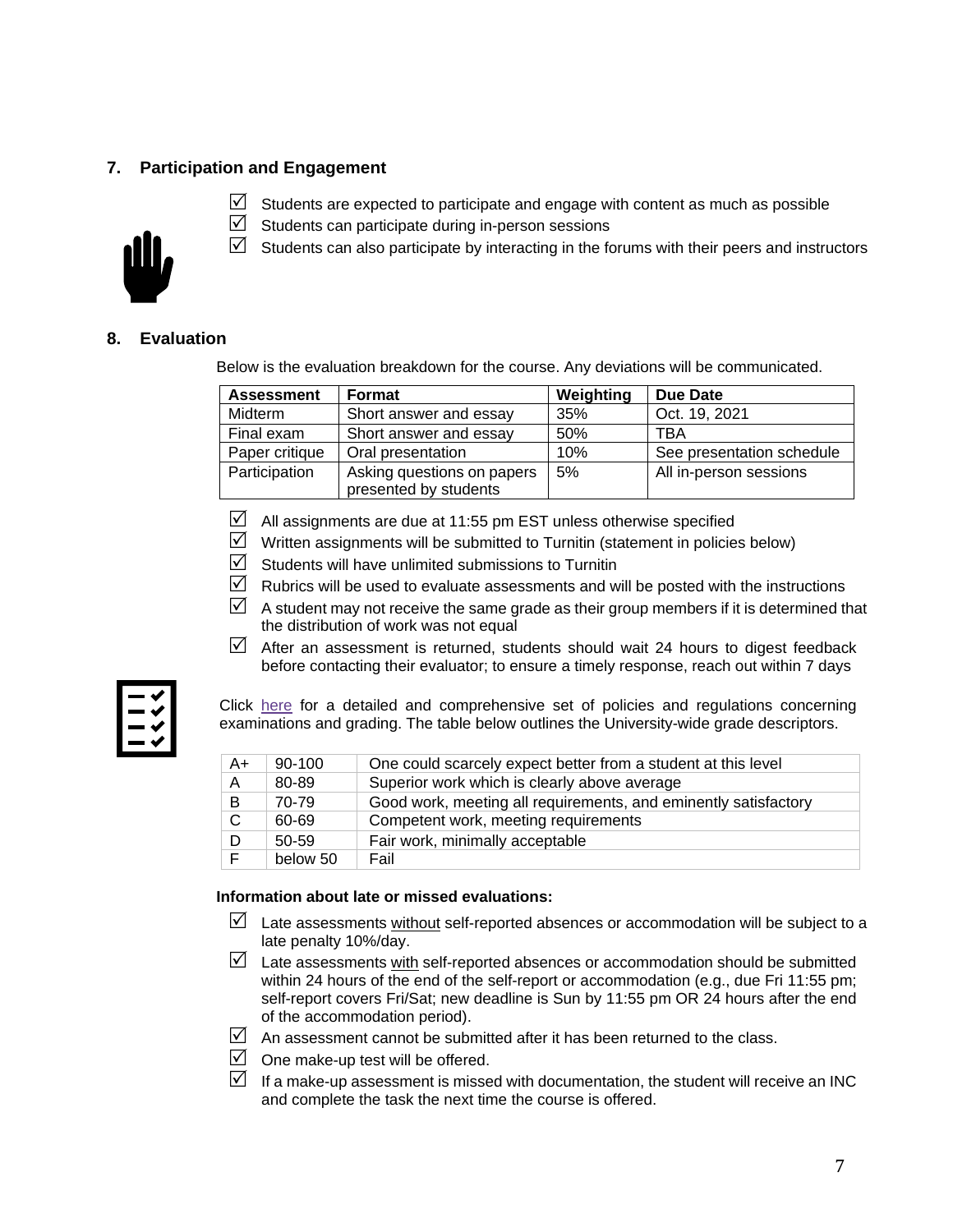# **9. Communication:**

- $\triangleright$  Students should check the OWL site every 24 48 hours
- $\boxtimes$  Students should email their instructor and teaching assistant using OWL messages.



 $\triangledown$  This course will use OWL forum for discussions



# **10. Office Hours:**

- $\triangledown$  Office hours will be held remotely using Zoom.
- $\triangledown$  Office hours will be held on Fridays from 1-3 pm.
- $\boxtimes$  Office hours will be booked.
- $\triangledown$  Office hours will be individual or group.

# **11. Resources**

- $\overline{\mathsf{M}}$  All resources will be posted in OWL
- $\boxtimes$  Additional resources (free with Western Library access)

## **Reference books:**



**Goodman & Gilman's: The Pharmacological Basis of Therapeutics.** 13th edition, by Laurence L Brunton, et al. Publisher: McGraw-Hill Education, 2018.

**Cardiovascular Physiology**, 9th Edition, by David E. Mohrman and Lois Jane Heller. Publisher: McGraw-Hill Education, 2018.

**Physiology of the Heart**, 5th Edition, by Arnold M Katz. Publisher: Lippincott Williams and Wilkins, 2011

**Drugs for the heart**, 8th Edition, by Lionel H. Opie and Bernard Gersh. Publisher: Elsevier Saunders, 2013.

## **12. Professionalism & Privacy:**

Western students are expected to follow the [Student Code of Conduct.](https://www.uwo.ca/univsec/pdf/board/code.pdf) Additionally, the following expectations and professional conduct apply to this course:



- $\boxtimes$  All course materials created by the instructor(s) are copyrighted and cannot be sold/shared
- $\mathbb N$  Recordings are not permitted (audio or video) without explicit permission
- $\triangledown$  Permitted recordings are not to be distributed
- $\boxtimes$  Students will be expected to take an academic integrity pledge before some assessments

## **13. How to Be Successful in this Class:**



Students enrolled in this class should understand the level of autonomy and self-discipline required to be successful.

- 1. Invest in a planner or application to keep track of your courses. Populate all your deadlines at the start of the term and schedule time at the start of each week to get organized and manage your time.
- 2. Make it a daily habit to log onto OWL to ensure you have seen everything posted to help you succeed in this class.
- 3. Follow weekly checklists created on OWL or create your own to help you stay on track.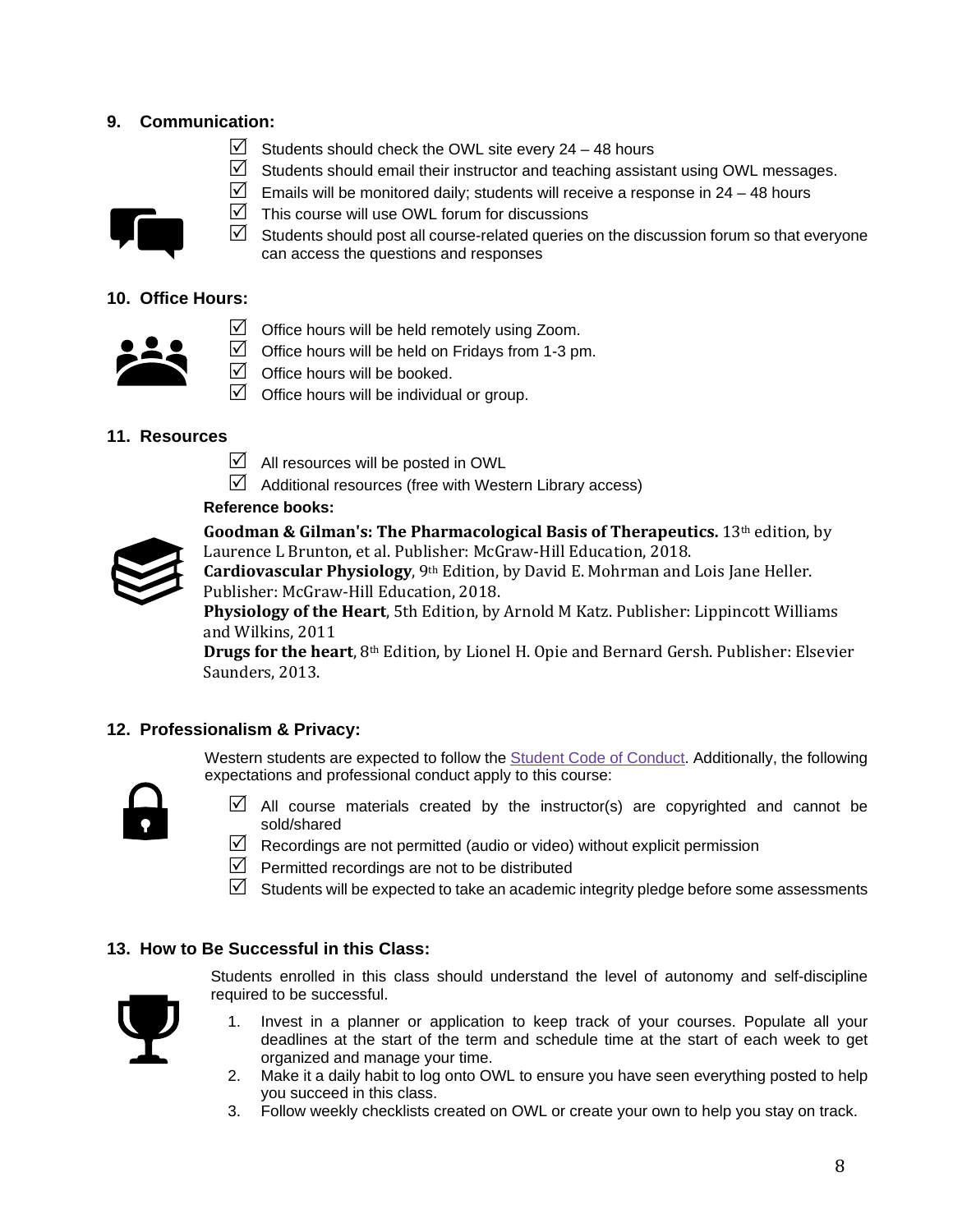- 4. Take notes as you go through the lesson material. Treat this course as you would a faceto-face course. Keeping handwritten notes or even notes on a regular Word document will help you learn more effectively than just reading or watching the videos.
- 5. Connect with others. Try forming an online study group and try meeting on a weekly basis for study and peer support.
- 6. Do not be afraid to ask questions. If you are struggling with a topic, check the online discussion boards or contact your instructor(s) and or teaching assistant(s).
- 7. Reward yourself for successes. It seems easier to motivate ourselves knowing that there is something waiting for us at the end of the task.

### **14. Western Academic Policies and Statements**

#### **Absence from Course Commitments**

#### [Policy on Academic Consideration for Student Absences](https://www.uwo.ca/univsec/pdf/academic_policies/appeals/accommodation_illness.pdf)

If you are unable to meet a course requirement due to illness or other serious circumstances, you must seek approval for the absence as soon as possible. Approval can be granted either through a **selfreported absence** or via the **Academic Counselling** unit. Students have two self-reports to use throughout the academic year; absence from course commitments including tests, quizzes, presentations, labs, and assignments that are worth 30% or less can be self-reported. Self-reported absences cover a student for 48 hours (yesterday + today or today + tomorrow). Your instructor will receive notification of your consideration; however, you should contact your instructor immediately regarding your absence. Students are expected to submit missed work within 24 hours of the end of the 48-hour period. Please review details of the [university's policy on academic consideration for student absences.](https://www.uwo.ca/univsec/pdf/academic_policies/appeals/Academic_Consideration_for_absences.pdf)

If you have used both their self-reported absences or will miss more than 48 hours of course requirements, a Student Medical Certificate (SMC) should be signed by a licensed medical or mental health practitioner and you should contact academic counselling. Science and BMSc students can contact academic counselling through the Help Portal: <https://www.uwo.ca/sci/counselling/>

#### **Accommodation for Religious Holidays**

The policy on Accommodation for Religious Holidays can be viewed [here.](https://www.uwo.ca/univsec/pdf/academic_policies/appeals/accommodation_religious.pdf)

#### **Special Examinations**

A Special Examination is any examination other than the regular examination, and it may be offered only with the permission of the Dean of the Faculty in which the student is registered, in consultation with the instructor and Department Chair. Permission to write a Special Examination may be given on the basis of compassionate or medical grounds with appropriate supporting documents. To provide an opportunity for students to recover from the circumstances resulting in a Special Examination, the University has implemented Special Examinations dates. These dates as well as other important information about examinations and academic standing can be found [here.](http://www.uwo.ca/univsec/pdf/academic_policies/exam/definitions.pdf)

#### **Academic Offenses**

"Scholastic offences are taken seriously, and students are directed [here](http://www.uwo.ca/univsec/pdf/academic_policies/appeals/scholastic_discipline_undergrad.pdf) to read the appropriate policy, specifically, the definition of what constitutes a Scholastic Offence.

#### **Accessibility Statement**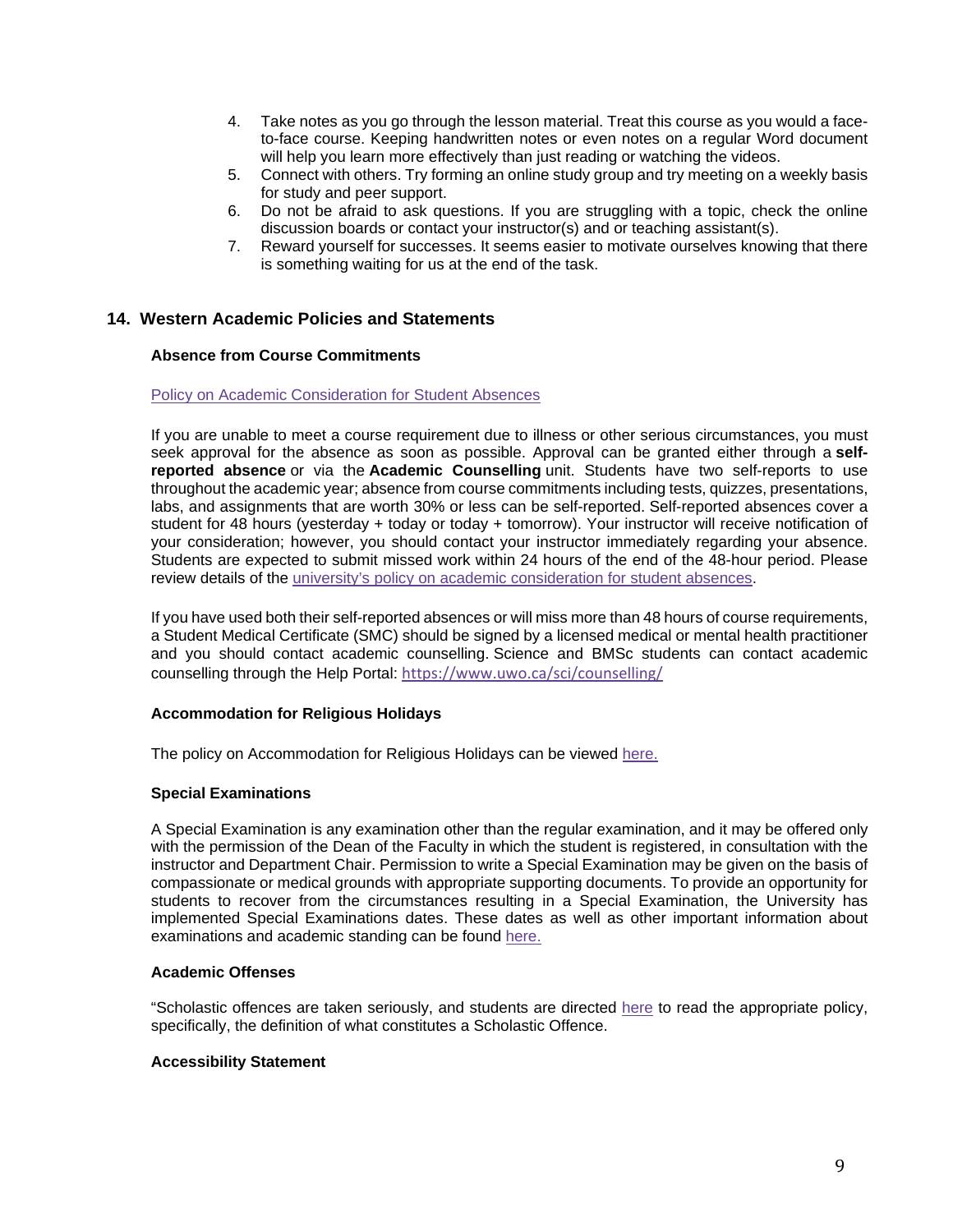Please contact the course instructor if you require material in an alternate format or if you require any other arrangements to make this course more accessible to you. You may also wish to contact Accessible Education (AE) at 661-2111 x 82147 for any specific question regarding an accommodation or revie[w The](https://www.uwo.ca/univsec/pdf/academic_policies/appeals/Academic%20Accommodation_disabilities.pdf)  [policy on Accommodation for Students with Disabilities.](https://www.uwo.ca/univsec/pdf/academic_policies/appeals/Academic%20Accommodation_disabilities.pdf)

#### **Correspondence Statement**

The centrally administered **e-mail account** provided to students will be considered the individual's official university e-mail address. It is the responsibility of the account holder to ensure that e-mail received from the University at his/her official university address is attended to in a timely manner. You can read about the privacy and security of the UWO email accounts [here.](https://www.uwo.ca/univsec/privacy/faq.html#ShouldIUse)

#### **Discovery Credit Statement**

Students are permitted to designate up to 1.0 Discovery Credit course (or equivalent) for pass/fail grading that can be counted toward the overall course credits required for their degree program. The details of this policy and the deadlines can be found [here.](https://www.uwo.ca/univsec/pdf/academic_policies/registration_progression_grad/coursecredit.pdf)

#### **Turnitin and other similarity review software**

All assignments will be subject to submission for textual similarity review to the commercial plagiarism detection software under license to the University for the detection of plagiarism. Students will be able to view their results before the final submission. All papers submitted for such checking will be included as source documents in the reference database for the purpose of detecting plagiarism of papers subsequently submitted to the system. Use of the service is subject to the licensing agreement, currently between Western University and [Turnitin.com.](http://www.turnitin.com/)

### **15. BMSUE Academic Policies and Statements**

### **Cell Phone and Electronic Device Policy (for in-person tests and exams)**

The Schulich School of Medicine & Dentistry is committed to ensuring that testing and evaluation are undertaken fairly across all our departments and programs. For all tests and exams, it is the policy of the School that any electronic devices, i.e., cell phones, tablets, cameras, or iPod are strictly prohibited. These devices MUST be left either at home or with the student's bag/jacket at the front of the room and MUST NOT be at the test/exam desk or in the individual's pocket. Any student found with one of these prohibited devices will receive a grade of zero on the test or exam. Non-programmable calculators are only allowed when indicated by the instructor. The program is not responsible for stolen/lost or broken devices.

### **Copyright and Audio/Video Recording Statement**

Course material produced by faculty is copyrighted and to reproduce this material for any purposes other than your own educational use contravenes Canadian Copyright Laws. You must always ask permission to record another individual and you should never share or distribute recordings.

#### **Rounding of Marks Statement**

Across the Basic Medical Sciences Undergraduate Education programs, we strive to maintain high standards that reflect the effort that both students and faculty put into the teaching and learning experience during this course. All students will be treated equally and evaluated based only on their actual achievement. *Final grades* on this course, irrespective of the number of decimal places used in marking individual assignments and tests, will be calculated to one decimal place and rounded to the nearest integer, e.g., 74.4 becomes 74, and 74.5 becomes 75. Marks WILL NOT be bumped to the next grade or